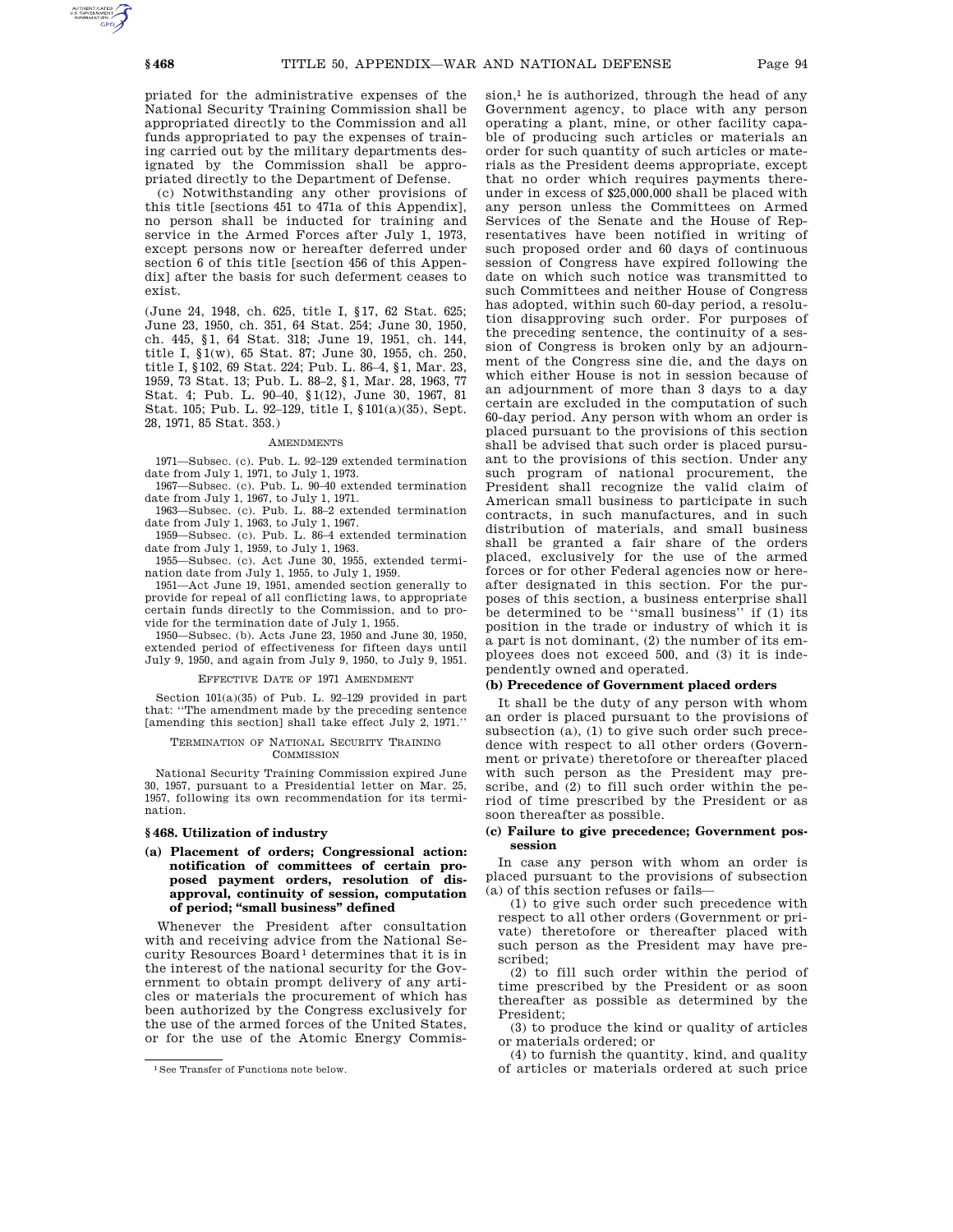as shall be negotiated between such person and the Government agency concerned; or in the event of failure to negotiate a price, to furnish the quantity, kind, and quality of articles or materials ordered at such price as he may subsequently be determined to be entitled to receive under subsection (d);

the President is authorized to take immediate possession of any plant, mine, or other facility of such person and to operate it, through any Government agency, for the production of such articles or materials as may be required by the Government.

# **(d) Payment of compensation by United States**

Fair and just compensation shall be paid by the United States (1) for any articles or materials furnished pursuant to an order placed under subsection (a) of this section, or (2) as rental for any plant, mine, or other facility of which possession is taken under subsection (c).

# **(e) Application of Federal and State laws governing employees**

Nothing contained in this section shall be deemed to render inapplicable to any plant, mine, or facility of which possession is taken pursuant to subsection (c) any State or Federal laws concerning the health, safety, security, or employment standards of employees.

# **(f) Penalties**

Any person, or any officer of any person as defined in this section, who willfully fails or refuses to carry out any duty imposed upon him by subsection (b) of this section shall be guilty of a felony and, upon conviction thereof, shall be punished by imprisonment for not more than three years, or by a fine of not more than \$50,000, or by both such imprisonment and fine.

# **(g) ''Person'' and ''Government agency'' defined**

(1) As used in this section—

(A) The term ''person'' means any individual, firm, company, association, corporation, or other form of business organization.

(B) The term ''Government agency'' means any department, agency, independent establishment, or corporation in the Executive branch of the United States Government.

(2) For the purposes of this section, a plant, mine, or other facility shall be deemed capable of producing any articles or materials if it is then producing or furnishing such articles or materials or if the President after consultation with and receiving advice from the National Security Resources Board determines that it can be readily converted to the production or furnishing of such articles or materials.

## **(h) Rules and regulations governing steel industry; mandatory**

The President is empowered, through the Secretary of Defense, to require all producers of steel in the United States to make available, to individuals, firms, associations, companies, corporations, or organized manufacturing industries having orders for steel products or steel materials required by the armed forces, such percentages of the steel production of such producers, in equal proportion deemed necessary for the expeditious execution of orders for such products or materials. Compliance with such requirement shall be obligatory on all such producers of steel and such requirement shall take precedence over all orders and contracts theretofore placed with such producers. If any such producer of steel or the responsible head or heads thereof refuses to comply with such requirement, the President, through the Secretary of Defense, is authorized to take immediate possession of the plant or plants of such producer and, through the appropriate branch, bureau, or department of the armed forces, to insure compliance with such requirement. Any such producer of steel or the responsible head or heads thereof refusing to comply with such requirement shall be deemed guilty of a felony and upon conviction thereof shall be punished by imprisonment for not more than three years and a fine not exceeding \$50,000.

(June 24, 1948, ch. 625, title I, §18, 62 Stat. 625; Pub. L. 93–155, title VIII, §807(d), Nov. 16, 1973, 87 Stat. 616; Pub. L. 101–510, div. A, title XIII, §1303(c), Nov. 5, 1990, 104 Stat. 1669.)

## AMENDMENTS

1990—Subsec. (h). Pub. L. 101–510 struck out ''(1)'' before ''The President is empowered'' and struck out par. (2) which read as follows: ''The President shall report to the Congress on the final day of each six-month period following the date of enactment of this Act the percentage figure, or if such information is not available, the approximate percentage figure, of the total steel production in the United States required to be made available during such period for the execution of orders for steel products and steel materials required by the armed forces, if such percentage figure is in excess of 10 per centum.''

1973—Subsec. (a). Pub. L. 93–155 provided for notification of Congressional Committees with respect to certain proposed payment orders, Congressional resolution of disapproval, continuity of Congressional session, and computation of period.

## TRANSFER OF FUNCTIONS

National Security Resources Board, together with Office of Chairman, abolished by section 6 of Reorg. Plan No. 3 of 1953, eff. June 12, 1953, 18 F.R. 3375, 67 Stat. 634, set out in the Appendix to Title 5, Government Organization and Employees. Functions of Chairman of National Security Resources Board under this section, with respect to being consulted by and furnishing advice to President as required by this section, abolished by section 5(a) of Reorg. Plan No. 3 of 1953. Other functions of Chairman transferred to Office of Defense Mobilization by section 2(a) of Reorg. Plan No. 3 of 1953. For subsequent transfers to Office of Emergency Planning, Office of Emergency Preparedness, President, Federal Preparedness Agency, Federal Emergency Management Agency, and Secretary of Homeland Security, see set out under section 404 of Title 50, War and National Defense.

Atomic Energy Commission abolished and functions transferred by sections 5814 and 5841 of Title 42, The Public Health and Welfare. See also Transfer of Functions notes set out under those sections.

#### DELEGATION OF AUTHORITY

For delegation of President's authority under this section with respect to placing of orders for prompt delivery of articles or materials, see section 102 of Ex. Ord. No. 12742, Jan. 8, 1991, 56 F.R. 1079, set out as a note under section 82 of Title 50, War and National Defense.

OBLIGATIONS ENTERED INTO BEFORE NOVEMBER 16, 1973

Amendment by Pub. L. 93–155 not affecting the carrying out of any contract, loan, guarantee, commitment,